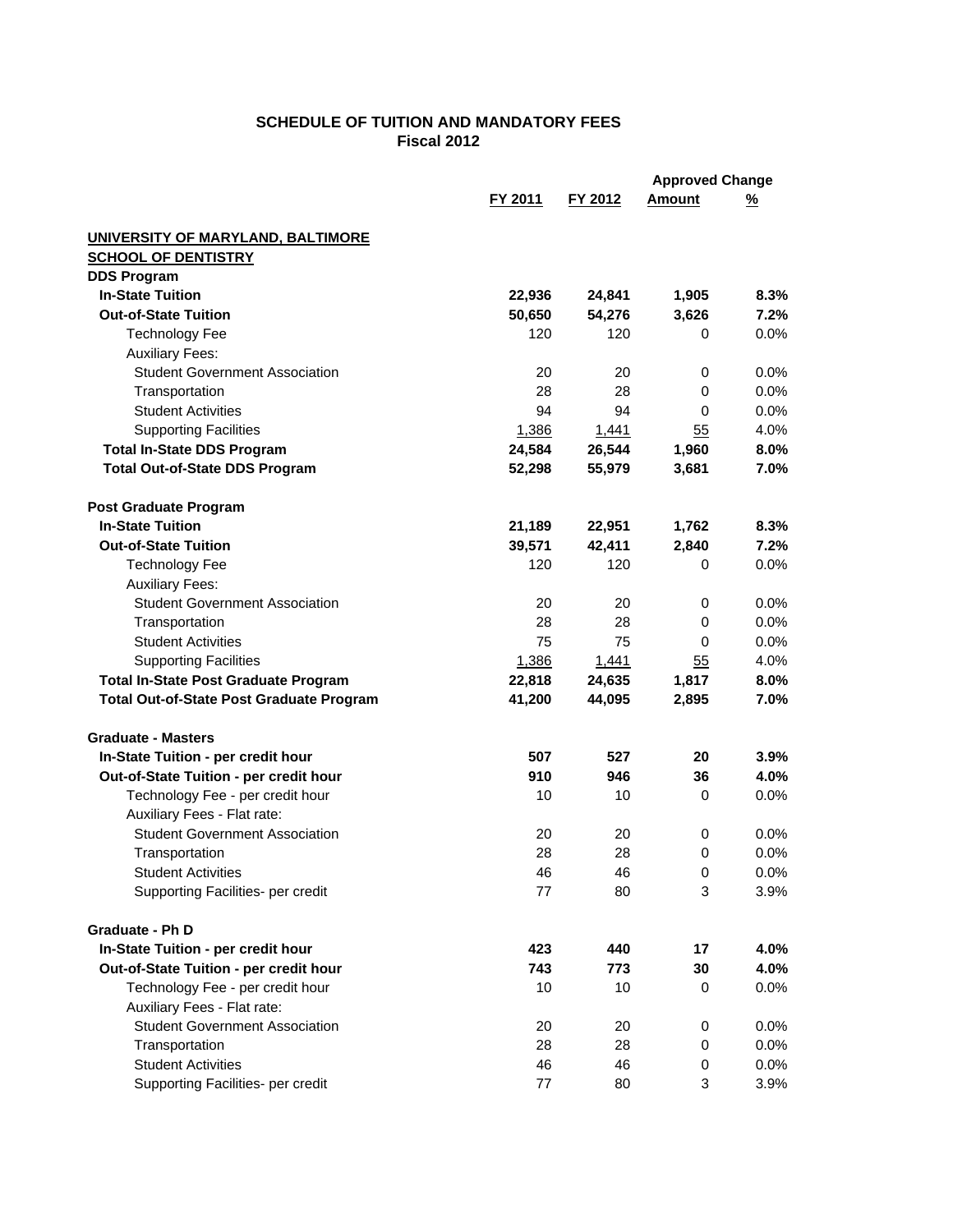| Dental Hygiene - Undergraduate                                  |        |        |                  |         |
|-----------------------------------------------------------------|--------|--------|------------------|---------|
| <b>In-State Tuition</b>                                         | 4,398  | 4,534  | 136              | 3.1%    |
| <b>Out-of-State Tuition</b>                                     | 19,501 | 20,874 | 1,373            | 7.0%    |
| <b>Technology Fee</b>                                           | 120    | 120    | 0                | 0.0%    |
| <b>Auxiliary Fees:</b>                                          |        |        |                  |         |
| <b>Student Government Association</b>                           | 20     | 20     | 0                | 0.0%    |
| Transportation                                                  | 28     | 28     | 0                | 0.0%    |
| <b>Student Activities</b>                                       | 85     | 85     | 0                | 0.0%    |
| <b>Supporting Facilities</b>                                    | 1,386  | 1,441  | 55               | 4.0%    |
| <b>Total In-State Dental Hygiene</b>                            | 6,037  | 6,228  | 191              | 3.2%    |
| <b>Total Out-of-State Dental Hygiene</b>                        | 21,140 | 22,568 | 1,428            | 6.8%    |
| Dental Hygiene - Undergraduate                                  |        |        |                  |         |
| In-State Tuition - per credit hour                              | 310    | 319    | $\boldsymbol{9}$ | 2.9%    |
| Out-of-State Tuition - per credit hour                          | 639    | 665    | 26               | 4.1%    |
| Technology Fee - per credit hour                                | 10     | 10     | 0                | 0.0%    |
| Auxiliary Fees - Flat rate:                                     |        |        |                  |         |
| <b>Student Government Association</b>                           | 20     | 20     | $\mathbf 0$      | 0.0%    |
| Transportation                                                  | 28     | 28     | 0                | 0.0%    |
| <b>Student Activities</b>                                       | 57     | 57     | 0                | 0.0%    |
| Supporting Facilities- per credit                               | 77     | 80     | 3                | 3.9%    |
| <b>SCHOOL OF LAW</b>                                            |        |        |                  |         |
| <b>Day Division</b>                                             |        |        |                  |         |
| <b>In-State Tuition</b>                                         | 23,744 | 23,744 | $\mathbf 0$      | 0.0%    |
| <b>Out-of-State Tuition</b>                                     | 35,023 | 35,023 | 0                | 0.0%    |
| Technology Fee - per credit hour                                | 120    | 120    | 0                | 0.0%    |
| Auxiliary Fees - Flat rate:                                     |        |        |                  |         |
| <b>Student Government Association</b>                           | 20     | 20     | 0                | 0.0%    |
| Transportation                                                  | 28     | 28     | $\mathbf 0$      | 0.0%    |
| <b>Student Activities</b>                                       | 52     | 52     | 0                | 0.0%    |
| <b>Supporting Facilities</b>                                    | 1,386  | 1,441  | 55               | 4.0%    |
| <b>Total In-State Day Division</b>                              | 25,350 | 25,405 | 55               | 0.2%    |
| <b>Total Out-of-State Day Division</b>                          | 36,629 | 36,684 | 55               | 0.2%    |
| <b>Evening Division</b>                                         |        |        |                  |         |
| <b>In-State Tuition</b>                                         | 17,792 | 17,792 | U                | $0.0\%$ |
| <b>Out-of-State Tuition</b>                                     | 26,251 | 26,251 | 0                | $0.0\%$ |
| <b>Technology Fee</b>                                           | 120    | 120    | 0                | 0.0%    |
| <b>Auxiliary Fees:</b>                                          |        |        |                  |         |
| <b>Student Government Association</b>                           | 20     | 20     | 0                | 0.0%    |
| Transportation                                                  | 28     | 28     | 0                | 0.0%    |
| <b>Student Activities</b>                                       | 39     | 39     | 0                | 0.0%    |
| <b>Supporting Facilities</b>                                    | 1,386  | 1,441  | 55               | 4.0%    |
| <b>Total In-State Evening Division</b>                          | 19,385 | 19,440 | 55               | 0.3%    |
| <b>Total Out-of-State Evening Division</b>                      | 27,844 | 27,899 | 55               | 0.2%    |
| Day & Evening Division                                          |        |        |                  |         |
| In-State Tuition - per credit hour                              | 749    | 749    | $\mathbf 0$      | 0.0%    |
| Out-of-State Tuition - per credit hour                          | 1,225  | 1,225  | 0                | $0.0\%$ |
| Technology Fee - per credit hour<br>Auxiliary Fees - Flat rate: | 10     | 10     | $\mathbf 0$      | 0.0%    |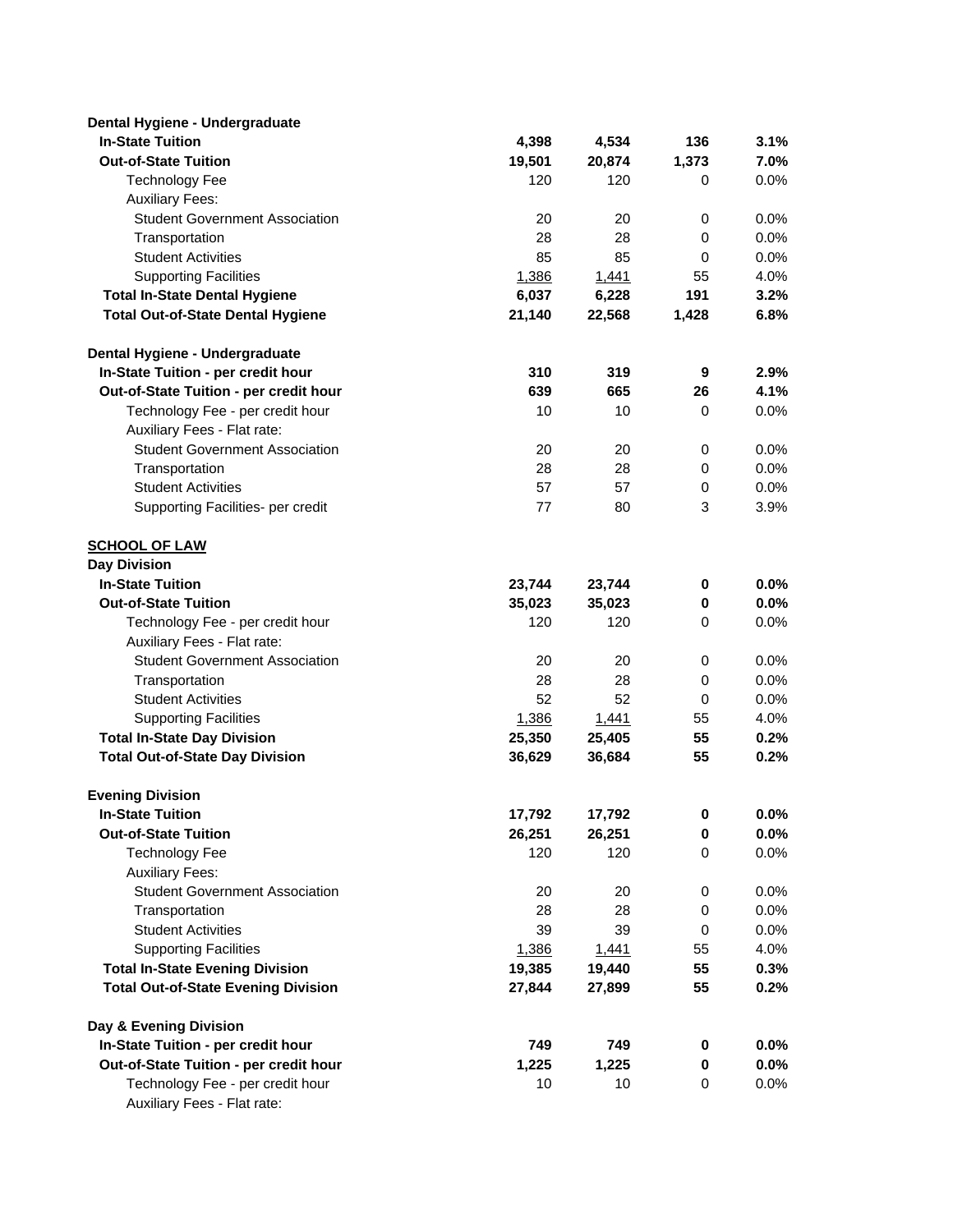| <b>Student Government Association</b>        | 20     | 20     | 0           | 0.0% |
|----------------------------------------------|--------|--------|-------------|------|
| Transportation                               | 28     | 28     | 0           | 0.0% |
| <b>Student Activities - Day</b>              | 52     | 52     | 0           | 0.0% |
| <b>Student Activities - Evening</b>          | 39     | 39     | 0           | 0.0% |
| Supporting Facilities- per credit            | 77     | 80     | 3           | 3.9% |
| <b>SCHOOL OF MEDICINE</b>                    |        |        |             |      |
| M.D. Program                                 |        |        |             |      |
| <b>In-State Tuition</b>                      | 25,324 | 26,617 | 1,293       | 5.1% |
| <b>Out-of-State Tuition</b>                  | 46,571 | 48,927 | 2,356       | 5.1% |
| <b>Technology Fee</b>                        | 120    | 120    | 0           | 0.0% |
| <b>Auxiliary Fees:</b>                       |        |        |             |      |
| <b>Student Government Association</b>        | 20     | 20     | 0           | 0.0% |
| Transportation                               | 28     | 28     | 0           | 0.0% |
| <b>Student Activities</b>                    | 81     | 81     | 0           | 0.0% |
| <b>Supporting Facilities</b>                 | 1,386  | 1,441  | 55          | 4.0% |
| <b>Total In-State MD Program</b>             | 26,959 | 28,307 | 1,348       | 5.0% |
| <b>Total Out-of-State MD Program</b>         | 48,206 | 50,617 | 2,411       | 5.0% |
| <b>Medicine Graduate - Masters</b>           |        |        |             |      |
| In-State Tuition - per credit hour           | 507    | 527    | 20          | 3.9% |
| Out-of-State Tuition - per credit hour       | 910    | 946    | 36          | 4.0% |
| Technology Fee - per credit hour             | 10     | 10     | 0           | 0.0% |
| Auxiliary Fees - Flat rate:                  |        |        |             |      |
| <b>Student Government Association</b>        | 20     | 20     | 0           | 0.0% |
| Transportation                               | 28     | 28     | 0           | 0.0% |
| <b>Student Activities</b>                    | 46     | 46     | 0           | 0.0% |
| Supporting Facilities- per credit            | 77     | 80     | 3           | 3.9% |
|                                              |        |        |             |      |
| <b>Graduate - Ph D</b>                       |        |        |             |      |
| In-State Tuition - per credit hour           | 423    | 440    | 17          | 4.0% |
| Out-of-State Tuition - per credit hour       | 743    | 773    | 30          | 4.0% |
| Technology Fee - per credit hour             | 10     | 10     | 0           | 0.0% |
| Auxiliary Fees - Flat rate:                  |        |        |             |      |
| <b>Student Government Association</b>        | 20     | 20     | 0           | 0.0% |
| Transportation                               | 28     | 28     | $\mathbf 0$ | 0.0% |
| <b>Student Activities</b>                    | 50     | 50     | 0           | 0.0% |
| Supporting Facilities- per credit            | 77     | 80     | 3           | 3.9% |
| <b>Master's Genetic Counseling</b>           |        |        |             |      |
| <b>In-State Tuition</b>                      | 13,101 | 13,782 | 681         | 5.2% |
| <b>Out-of-State Tuition</b>                  | 21,736 | 22,849 | 1,113       | 5.1% |
| <b>Technology Fee</b>                        | 120    | 120    | 0           | 0.0% |
| Auxiliary Fees - Flat Rate:                  |        |        |             |      |
| <b>Student Government Association</b>        | 20     | 20     | 0           | 0.0% |
| Transportation                               | 28     | 28     | 0           | 0.0% |
| <b>Student Activities</b>                    | 57     | 57     | 0           | 0.0% |
| <b>Supporting Facilities</b>                 | 1,386  | 1,441  | 55          | 4.0% |
| <b>Total In-State Genetic Counseling</b>     | 14,712 | 15,448 | 736         | 5.0% |
| <b>Total Out-of-State Genetic Counseling</b> | 23,347 | 24,515 | 1,168       | 5.0% |

**Medical & Research Technology - Undergraduate**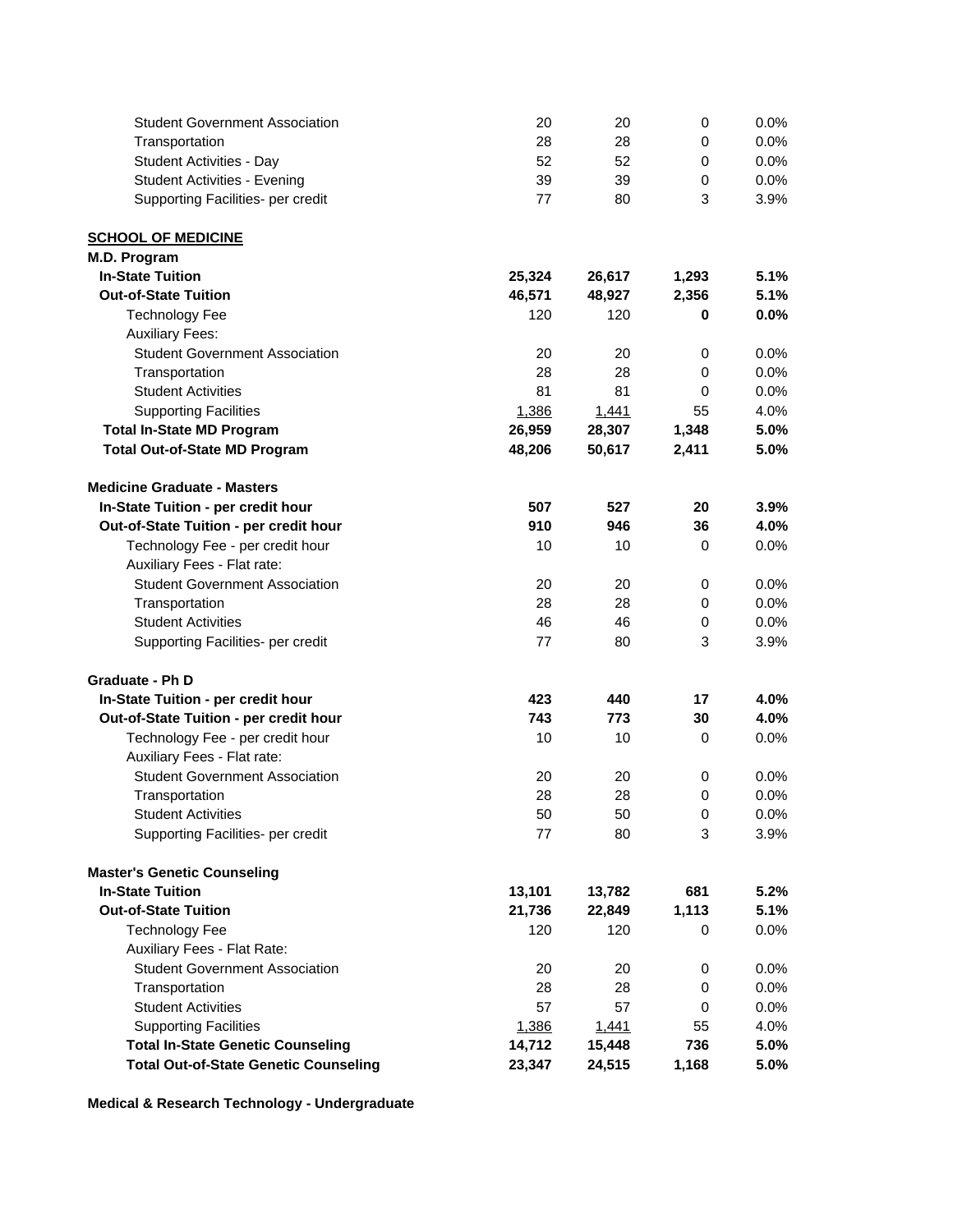| <b>In-State Tuition</b>                                     | 6,441  | 6,631  | 190         | 2.9%    |
|-------------------------------------------------------------|--------|--------|-------------|---------|
| <b>Out-of-State Tuition</b>                                 | 17,822 | 18,529 | 707         | 4.0%    |
| <b>Technology Fee</b>                                       | 120    | 120    | 0           | 0.0%    |
| <b>Auxiliary Fees:</b>                                      |        |        |             |         |
| <b>Student Government Association</b>                       | 20     | 20     | 0           | 0.0%    |
| Transportation                                              | 28     | 28     | 0           | 0.0%    |
| <b>Student Activities</b>                                   | 50     | 50     | 0           | 0.0%    |
| <b>Supporting Facilities</b>                                | 1,386  | 1,441  | 55          | 4.0%    |
| <b>Total In-State Medical &amp; Research Technology</b>     | 8,045  | 8,290  | 245         | 3.0%    |
| <b>Total Out-of-State Medical &amp; Research Technology</b> | 19,426 | 20,188 | 762         | 3.9%    |
| Medical & Research Technology - Post Baccalaureate          |        |        |             |         |
| <b>In-State Tuition</b>                                     | 9,884  | 10,311 | 427         | 4.3%    |
| <b>Out-of-State Tuition</b>                                 | 20,322 | 21,166 | 844         | 4.2%    |
| <b>Technology Fee</b>                                       | 120    | 120    | 0           | 0.0%    |
| <b>Auxiliary Fees:</b>                                      |        |        |             |         |
| <b>Student Government Association</b>                       | 20     | 20     | $\mathbf 0$ | 0.0%    |
| Transportation                                              | 28     | 28     | 0           | 0.0%    |
| <b>Student Activities</b>                                   | 50     | 50     | 0           | 0.0%    |
| <b>Supporting Facilities</b>                                | 1,386  | 1,441  | 55          | 4.0%    |
| <b>Total In-State Medical &amp; Research Technology</b>     | 11,488 | 11,970 | 482         | 4.2%    |
| <b>Total Out-of-State Medical &amp; Research Technology</b> | 21,926 | 22,825 | 899         | 4.1%    |
| Medical Research Technology - Undergraduate                 |        |        |             |         |
| In-State Tuition - per credit hour                          | 310    | 319    | 9           | 2.9%    |
| Out-of-State Tuition - per credit hour                      | 639    | 665    | 26          | 4.1%    |
| Technology Fee - per credit hour                            | 10     | 10     | 0           | 0.0%    |
| Auxiliary Fees - Flat rate:                                 |        |        |             |         |
| <b>Student Government Association</b>                       | 20     | 20     | 0           | 0.0%    |
| Transportation                                              | 28     | 28     | $\mathbf 0$ | 0.0%    |
| <b>Student Activities</b>                                   | 50     | 50     | $\mathbf 0$ | 0.0%    |
| Supporting Facilities- per credit                           | 77     | 80     | 3           | 3.9%    |
| Medical & Research Technology - Graduate                    |        |        |             |         |
| In-State Tuition - per credit hour                          | 509    | 530    | 21          | 4.1%    |
| Out-of-State Tuition - per credit hour                      | 897    | 933    | 36          | 4.0%    |
| Technology Fee - per credit hour                            | 10     | 10     | 0           | $0.0\%$ |
| Auxiliary Fees - Flat rate:                                 |        |        |             |         |
| <b>Student Government Association</b>                       | 20     | 20     | 0           | 0.0%    |
| Transportation                                              | 28     | 28     | 0           | 0.0%    |
| <b>Student Activities</b>                                   | 50     | 50     | 0           | 0.0%    |
| Supporting Facilities- per credit                           | $77$   | 80     | 3           | 3.9%    |
| <b>Physical Therapy - Doctorate (All PT Students)</b>       |        |        |             |         |
| In-State Tuition - per credit hour                          | 451    | 469    | 18          | 4.0%    |
| Out-of-State Tuition - per credit hour                      | 794    | 826    | 32          | 4.0%    |
| Technology Fee - per credit hour                            | 10     | 10     | 0           | 0.0%    |
| Auxiliary Fees - Flat rate:                                 |        |        |             |         |
| <b>Student Government Association</b>                       | 20     | 20     | 0           | 0.0%    |
| Transportation                                              | 28     | 28     | 0           | 0.0%    |
| <b>Student Activities</b>                                   | 50     | 50     | 0           | 0.0%    |
| Supporting Facilities- per credit                           | 77     | 80     | 3           | 3.9%    |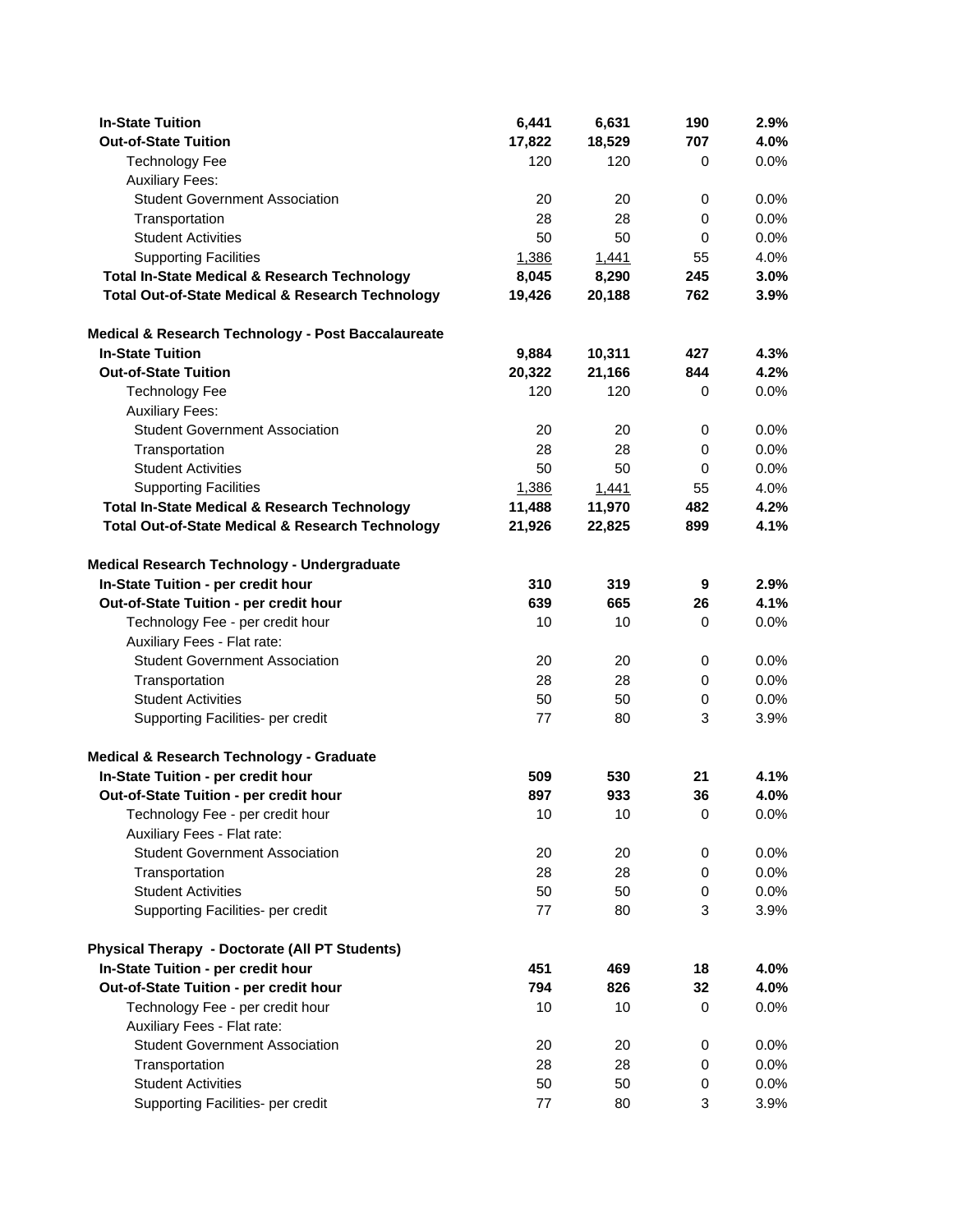## **SCHOOL OF PUBLIC HEALTH**

| <b>Master's in Public Health</b>                                |        |        |       |      |
|-----------------------------------------------------------------|--------|--------|-------|------|
| In-State Tuition - per credit hour                              | 594    | 618    | 24    | 4.0% |
| Out-of-State Tuition - per credit hour                          | 912    | 949    | 37    | 4.1% |
| Technology Fee - per credit hour                                | 10     | 10     | 0     | 0.0% |
| Auxiliary Fees - Flat rate:                                     |        |        |       |      |
| <b>Student Government Association</b>                           | 20     | 20     | 0     | 0.0% |
| Transportation                                                  | 28     | 28     | 0     | 0.0% |
| <b>Student Activities</b>                                       | 46     | 46     | 0     | 0.0% |
| Supporting Facilities- per credit                               | 77     | 80     | 3     | 3.9% |
| <b>SCHOOL OF NURSING</b>                                        |        |        |       |      |
| Undergraduate                                                   |        |        |       |      |
| <b>In-State Tuition</b>                                         | 7,097  | 7,297  | 200   | 2.8% |
| <b>Out-of-State Tuition</b>                                     | 24,786 | 25,757 | 971   | 3.9% |
| <b>Technology Fee</b>                                           | 120    | 120    | 0     | 0.0% |
| <b>Auxiliary Fees</b>                                           |        |        |       |      |
| <b>Student Government Association</b>                           | 20     | 20     | 0     | 0.0% |
| Transportation                                                  | 28     | 28     | 0     | 0.0% |
| <b>Student Activities</b>                                       | 60     | 60     | 0     | 0.0% |
| <b>Supporting Facilities</b>                                    | 1,386  | 1,441  | 55    | 4.0% |
| <b>Total In-State School of Nursing</b>                         | 8,711  | 8,966  | 255   | 2.9% |
| <b>Total Out-of-State School of Nursing</b>                     | 26,400 | 27,426 | 1,026 | 3.9% |
| Undergraduate                                                   |        |        |       |      |
| In-State Tuition - per credit hour                              | 310    | 319    | 9     | 2.9% |
| Out-of-State Tuition - per credit hour                          | 639    | 665    | 26    | 4.1% |
| Technology Fee - per credit hour                                | 10     | 10     | 0     | 0.0% |
| Auxiliary Fees - Flat Rate:                                     |        |        |       |      |
| <b>Student Government Association</b>                           | 20     | 20     | 0     | 0.0% |
| Transportation                                                  | 28     | 28     | 0     | 0.0% |
| <b>Student Activities</b>                                       | 60     | 60     | 0     | 0.0% |
| Supporting Facilities- per credit                               | 77     | 80     | 3     | 3.9% |
| <b>Graduate - Masters CNL</b>                                   |        |        |       |      |
| In-State Tuition - per credit hour                              | 493    | 517    | 24    | 4.9% |
| Out-of-State Tuition - per credit hour                          | 950    | 997    | 47    | 4.9% |
| Technology Fee - per credit hour                                | 10     | 10     | 0     | 0.0% |
| Auxiliary Fees - Flat Rate:                                     |        |        |       |      |
| <b>Student Government Association</b>                           | 20     | 20     | 0     | 0.0% |
| Transportation                                                  | 28     | 28     | 0     | 0.0% |
| <b>Student Activities</b>                                       | 50     | 50     | 0     | 0.0% |
| Supporting Facilities- per credit                               | 77     | 80     | 3     | 3.9% |
| <b>Graduate - Masters Other</b>                                 |        |        |       |      |
| In-State Tuition - per credit hour                              | 531    | 557    | 26    | 4.9% |
| Out-of-State Tuition - per credit hour                          | 977    | 1,025  | 48    | 4.9% |
| Technology Fee - per credit hour<br>Auxiliary Fees - Flat Rate: | 10     | 10     | 0     | 0.0% |
| <b>Student Government Association</b>                           | 20     | 20     | 0     | 0.0% |
| Transportation                                                  | 28     | 28     | 0     | 0.0% |
|                                                                 |        |        |       |      |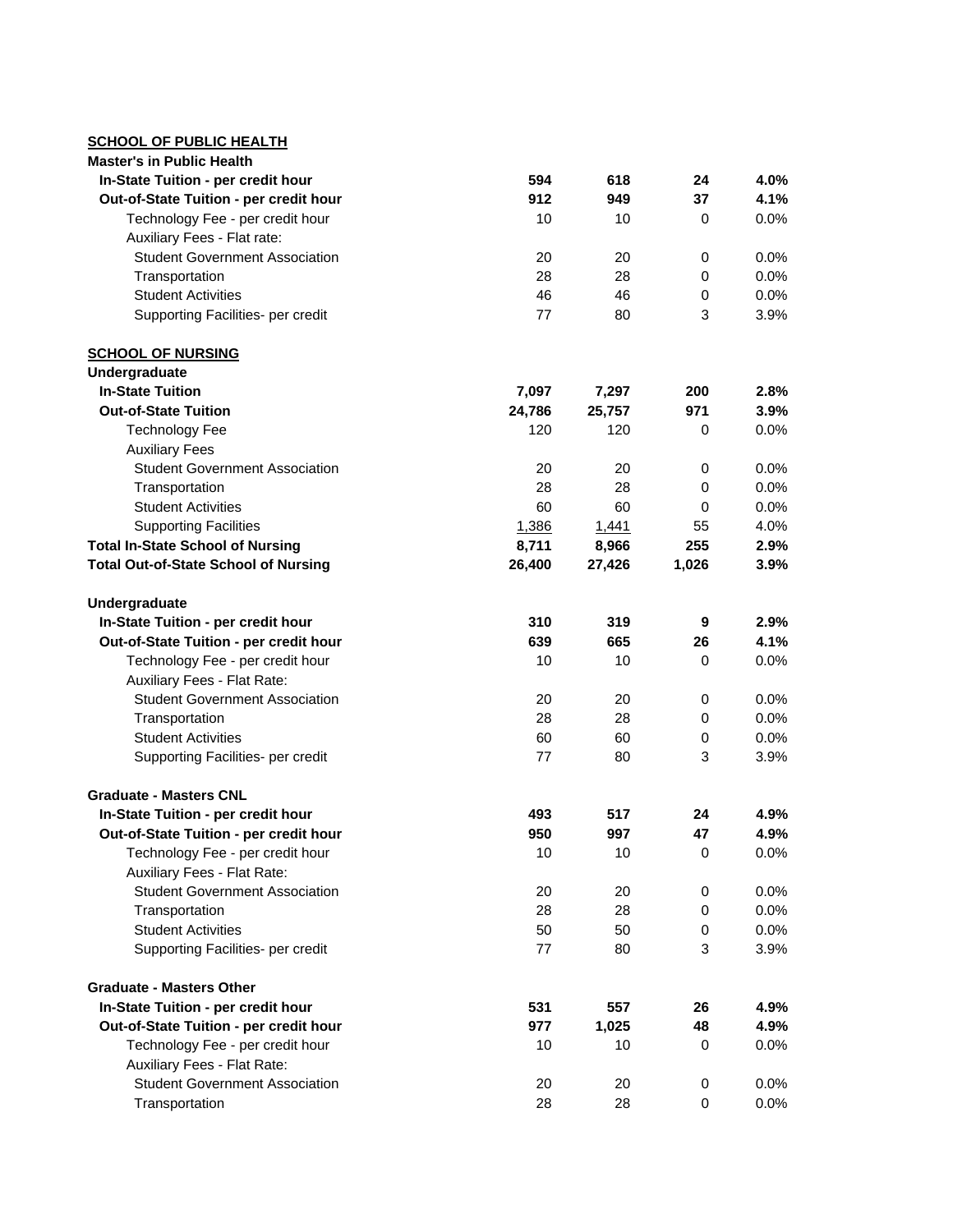| <b>Student Activities</b>                    | 50     | 50           | 0           | 0.0% |
|----------------------------------------------|--------|--------------|-------------|------|
| Supporting Facilities- per credit            | 77     | 80           | 3           | 3.9% |
|                                              |        |              |             |      |
| <b>Graduate - Ph D</b>                       |        |              |             |      |
| In-State Tuition - per credit hour           | 548    | 575          | 27          | 4.9% |
| Out-of-State Tuition - per credit hour       | 977    | 1,025        | 48          | 4.9% |
| Technology Fee - per credit hour             | 10     | 10           | 0           | 0.0% |
| Auxiliary Fees - Flat Rate:                  |        |              |             |      |
| <b>Student Government Association</b>        | 20     | 20           | 0           | 0.0% |
| Transportation                               | 28     | 28           | $\mathbf 0$ | 0.0% |
| <b>Student Activities</b>                    | 50     | 50           | $\mathbf 0$ | 0.0% |
| Supporting Facilities- per credit            | 77     | 80           | 3           | 3.9% |
| <b>Nursing DNP</b>                           |        |              |             |      |
| In-State Tuition - per credit hour           | 548    | 575          | 27          | 4.9% |
| Out-of-State Tuition - per credit hour       | 977    | 1,025        | 48          | 4.9% |
|                                              |        |              |             |      |
| Technology Fee - per credit hour             | 10     | 10           | 0           | 0.0% |
| Auxiliary Fees - Flat Rate:                  |        |              |             |      |
| <b>Student Government Association</b>        | 20     | 20           | 0           | 0.0% |
| Transportation                               | 28     | 28           | $\mathbf 0$ | 0.0% |
| <b>Student Activities</b>                    | 50     | 50           | $\mathbf 0$ | 0.0% |
| Supporting Facilities- per credit            | 77     | 80           | 3           | 3.9% |
| <b>SCHOOL OF PHARMACY</b>                    |        |              |             |      |
| <b>Pharmacy D Program</b>                    |        |              |             |      |
| <b>In-State Tuition</b>                      | 16,780 | 17,805       | 1,025       | 6.1% |
| <b>Out-of-State Tuition</b>                  | 31,770 | 32,757       | 987         | 3.1% |
| <b>Technology Fee</b>                        | 120    | 120          | 0           | 0.0% |
| <b>Auxiliary Fees</b>                        |        |              |             |      |
| <b>Student Government Association</b>        | 20     | 20           | 0           | 0.0% |
| Transportation                               | 28     | 28           | 0           | 0.0% |
| <b>Student Activities</b>                    | 67     | 67           | 0           | 0.0% |
| <b>Supporting Facilities</b>                 | 1,386  | <u>1,441</u> | 55          | 4.0% |
| Total In-State School of Pharm D Program     | 18,401 | 19,481       | 1,080       | 5.9% |
| Total Out-of-State School of Pharm D Program | 33,391 | 34,433       | 1,042       | 3.1% |
| <b>Graduate - Masters</b>                    |        |              |             |      |
| In-State Tuition - per credit hour           | 507    | 527          | 20          | 3.9% |
| Out-of-State Tuition - per credit hour       | 910    | 946          | 36          | 4.0% |
| Technology Fee - per credit hour             | 10     | 10           | 0           | 0.0% |
| Auxiliary Fees - Flat Rate:                  |        |              |             |      |
| <b>Student Government Association</b>        | 20     | 20           | 0           | 0.0% |
| Transportation                               | 28     | 28           | 0           | 0.0% |
| <b>Student Activities</b>                    | 46     | 46           | $\mathbf 0$ | 0.0% |
| Supporting Facilities- per credit            | 77     | 80           | 3           | 3.9% |
|                                              |        |              |             |      |
| <b>Graduate - Ph D</b>                       |        |              |             |      |
| In-State Tuition - per credit hour           | 423    | 440          | 17          | 4.0% |
| Out-of-State Tuition - per credit hour       | 743    | 773          | 30          | 4.0% |
| Technology Fee - per credit hour             | 10     | 10           | 0           | 0.0% |
| Auxiliary Fees - Flat Rate:                  |        |              |             |      |
| <b>Student Government Association</b>        | 20     | 20           | $\pmb{0}$   | 0.0% |